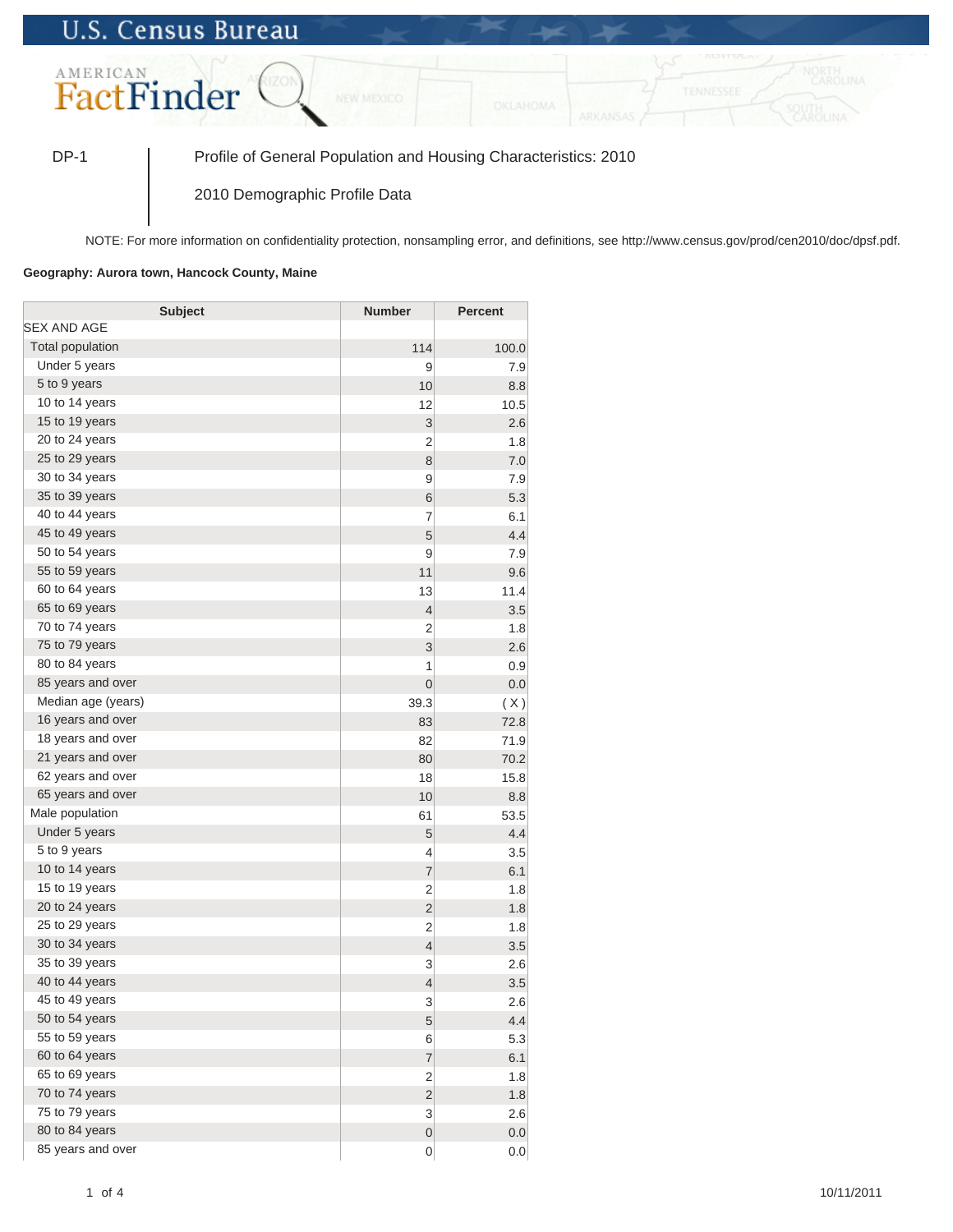| <b>Subject</b>                                                             | <b>Number</b>    | <b>Percent</b> |
|----------------------------------------------------------------------------|------------------|----------------|
| Median age (years)                                                         | 43.5             | (X)            |
| 16 years and over                                                          | 45               | 39.5           |
| 18 years and over                                                          | 44               | 38.6           |
| 21 years and over                                                          | 43               | 37.7           |
| 62 years and over                                                          | 13               | 11.4           |
| 65 years and over                                                          | 7                | 6.1            |
| Female population                                                          | 53               | 46.5           |
| Under 5 years                                                              | 4                | 3.5            |
| 5 to 9 years                                                               | 6                | 5.3            |
| 10 to 14 years                                                             | 5                | 4.4            |
| 15 to 19 years                                                             | 1                | 0.9            |
| 20 to 24 years                                                             | 0                | 0.0            |
| 25 to 29 years                                                             | 6                | 5.3            |
| 30 to 34 years                                                             | 5                | 4.4            |
| 35 to 39 years                                                             | 3                | 2.6            |
| 40 to 44 years                                                             | 3                | 2.6            |
| 45 to 49 years                                                             | $\overline{2}$   | 1.8            |
| 50 to 54 years                                                             | 4                | 3.5            |
| 55 to 59 years<br>60 to 64 years                                           | 5                | 4.4            |
| 65 to 69 years                                                             | 6                | 5.3            |
| 70 to 74 years                                                             | $\overline{2}$   | 1.8            |
| 75 to 79 years                                                             | 0<br>$\mathbf 0$ | 0.0            |
| 80 to 84 years                                                             | 1                | 0.0<br>0.9     |
| 85 years and over                                                          | $\mathbf 0$      | 0.0            |
| Median age (years)                                                         | 34.5             |                |
| 16 years and over                                                          | 38               | (X)<br>33.3    |
| 18 years and over                                                          | 38               | 33.3           |
| 21 years and over                                                          | 37               | 32.5           |
| 62 years and over                                                          | 5                | 4.4            |
| 65 years and over                                                          | 3                | 2.6            |
| <b>RACE</b>                                                                |                  |                |
| <b>Total population</b>                                                    | 114              | 100.0          |
| One Race                                                                   | 113              | 99.1           |
| White                                                                      | 113              | 99.1           |
| <b>Black or African American</b>                                           | 0                | 0.0            |
| American Indian and Alaska Native                                          | 0                | 0.0            |
| Asian                                                                      | 0                | 0.0            |
| Asian Indian                                                               | 0                | 0.0            |
| Chinese                                                                    | 0                | 0.0            |
| Filipino                                                                   | 0                | 0.0            |
| Japanese                                                                   | 0                | 0.0            |
| Korean                                                                     | 0                | 0.0            |
| Vietnamese                                                                 | 0                | 0.0            |
| Other Asian [1]                                                            | 0                | 0.0            |
| Native Hawaiian and Other Pacific Islander                                 | 0                | 0.0            |
| Native Hawaiian                                                            | 0                | 0.0            |
| Guamanian or Chamorro                                                      | 0                | 0.0            |
| Samoan                                                                     | 0                | 0.0            |
| Other Pacific Islander [2]                                                 | 0                | 0.0            |
| Some Other Race                                                            | 0                | 0.0            |
| Two or More Races                                                          | 1                | 0.9            |
| White; American Indian and Alaska Native [3]                               | 1                | 0.9            |
| White; Asian [3]                                                           | 0                | 0.0            |
| White; Black or African American [3]                                       | 0                | 0.0            |
| White; Some Other Race [3]                                                 | 0                | 0.0            |
| Race alone or in combination with one or more other<br>races: [4]<br>White | 114              | 100.0          |
| <b>Black or African American</b>                                           | 0                | 0.0            |
| American Indian and Alaska Native                                          | 1                | 0.9            |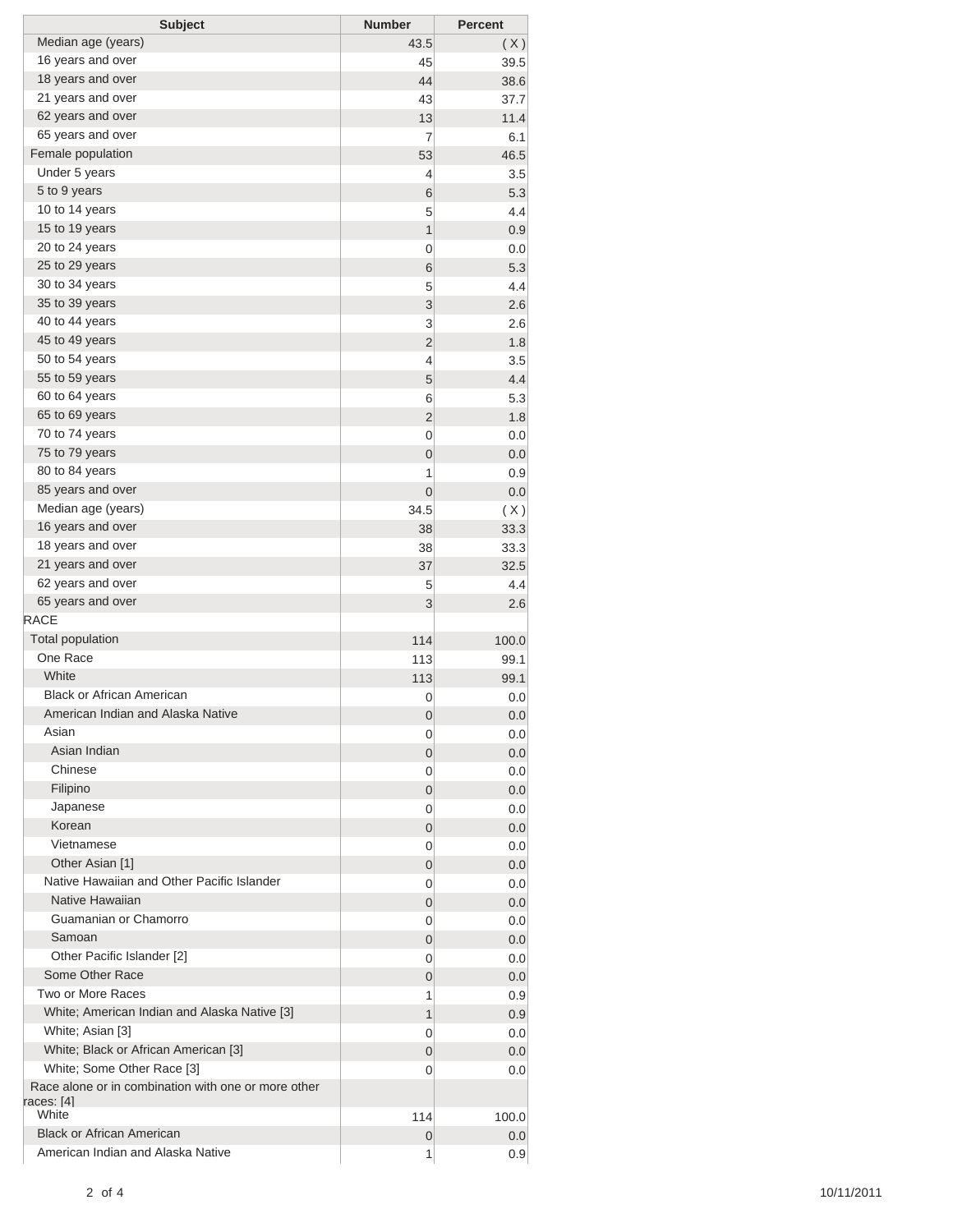| <b>Subject</b>                                                             | <b>Number</b>  | <b>Percent</b> |
|----------------------------------------------------------------------------|----------------|----------------|
| Asian                                                                      | 0              | 0.0            |
| Native Hawaiian and Other Pacific Islander                                 | 0              | 0.0            |
| Some Other Race                                                            | $\Omega$       | 0.0            |
| HISPANIC OR LATINO                                                         |                |                |
| <b>Total population</b>                                                    | 114            | 100.0          |
| Hispanic or Latino (of any race)                                           | 1              | 0.9            |
| Mexican                                                                    | 0              | 0.0            |
| Puerto Rican                                                               | 1              | 0.9            |
| Cuban                                                                      | 0              | 0.0            |
| Other Hispanic or Latino [5]                                               | 0              | 0.0            |
| Not Hispanic or Latino                                                     | 113            | 99.1           |
| <b>HISPANIC OR LATINO AND RACE</b>                                         |                |                |
| <b>Total population</b>                                                    | 114            | 100.0          |
| Hispanic or Latino                                                         | 1              | 0.9            |
| White alone                                                                | 1              | 0.9            |
| Black or African American alone                                            | 0              | 0.0            |
| American Indian and Alaska Native alone                                    | $\overline{0}$ | 0.0            |
| Asian alone                                                                | 0              | 0.0            |
| Native Hawaiian and Other Pacific Islander alone                           | $\overline{0}$ | 0.0            |
| Some Other Race alone                                                      | 0              | 0.0            |
| Two or More Races                                                          | $\Omega$       | 0.0            |
| Not Hispanic or Latino                                                     | 113            | 99.1           |
| White alone                                                                | 112            | 98.2           |
| Black or African American alone<br>American Indian and Alaska Native alone | 0              | 0.0            |
| Asian alone                                                                | 0              | 0.0            |
| Native Hawaiian and Other Pacific Islander alone                           | 0              | 0.0            |
| Some Other Race alone                                                      | $\overline{0}$ | 0.0            |
| Two or More Races                                                          | 0              | 0.0            |
| <b>RELATIONSHIP</b>                                                        | $\overline{1}$ | 0.9            |
| Total population                                                           |                |                |
| In households                                                              | 114            | 100.0<br>100.0 |
| Householder                                                                | 114            | 40.4           |
| Spouse [6]                                                                 | 46<br>25       | 21.9           |
| Child                                                                      | 35             | 30.7           |
| Own child under 18 years                                                   | 31             | 27.2           |
| Other relatives                                                            | 3              | 2.6            |
| Under 18 years                                                             | 1              | 0.9            |
| 65 years and over                                                          | 0              | 0.0            |
| <b>Nonrelatives</b>                                                        | 5              | 4.4            |
| Under 18 years                                                             | 0              | 0.0            |
| 65 years and over                                                          | 0              | 0.0            |
| Unmarried partner                                                          | 3              | 2.6            |
| In group quarters                                                          | 0              | 0.0            |
| Institutionalized population                                               | 0              | 0.0            |
| Male                                                                       | 0              | 0.0            |
| Female                                                                     | 0              | 0.0            |
| Noninstitutionalized population                                            | 0              | 0.0            |
| Male                                                                       | 0              | 0.0            |
| Female                                                                     | 0              | 0.0            |
| <b>HOUSEHOLDS BY TYPE</b>                                                  |                |                |
| <b>Total households</b>                                                    | 46             | 100.0          |
| Family households (families) [7]                                           | 29             | 63.0           |
| With own children under 18 years                                           | 11             | 23.9           |
| Husband-wife family                                                        | 25             | 54.3           |
| With own children under 18 years                                           | 9              | 19.6           |
| Male householder, no wife present                                          | $\mathbf 0$    | 0.0            |
| With own children under 18 years                                           | 0              | 0.0            |
| Female householder, no husband present                                     | 4              | 8.7            |
| With own children under 18 years                                           | $\overline{2}$ | 4.3            |